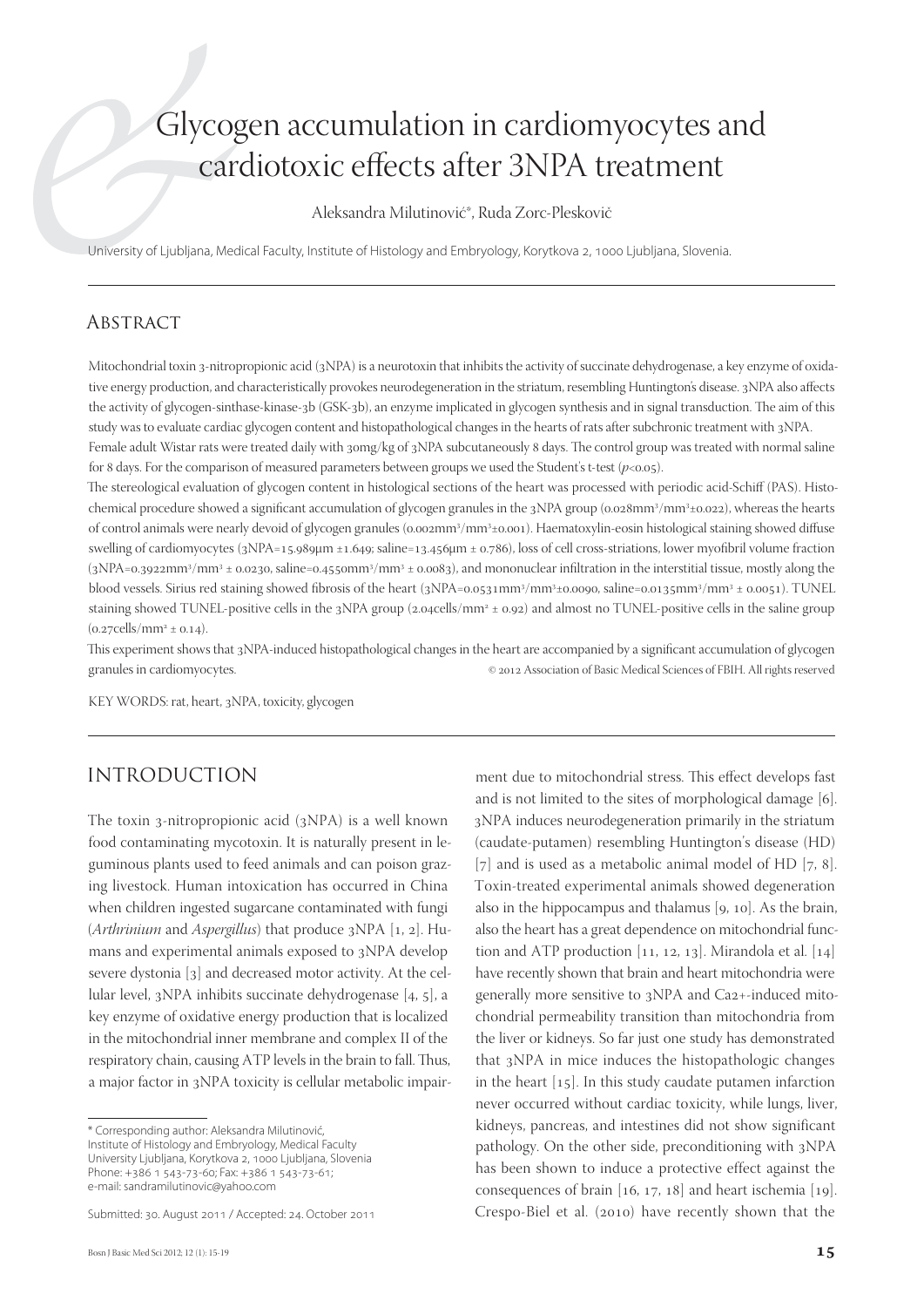treatment with 3NPA induced glycogen synthase kinase $ab$  (GSK- $ab$ ) truncation that augmented its kinase activity. GSK-3b is a kinase that inactivates glycogen synthase, the enzyme that catalyzes the attachment of UDP-glucose to the non-reducing end of the already formed glycogen [20]. Glycogen breakdown is mediated by glycogen phosphorylase. Glycogen is an immediate source of glucose for cardiac tissue to maintain its metabolic homeostasis  $[21]$ . In the present study we hypothesized that by affecting GSK-3b, 3NPA could affect not only the signal transduction pathways in the brain, but also the glycogen content in the hearth. Our aim was therefore to evaluate histopathological changes and the glycogen content in the heart muscle of experimental rats with 3NPA-induced striatal lesions.

## MATERIALS AND METHODS

#### *Animals, treatment, heart section staining and measurement*

We used female Wistar rats weighing from 210 g to 272 g at the beginning of the experiment. The animals were handled following the guidelines of the Slovenian Law for Animal Health Protection and the Instructions for Granting Permit for Animal Experimentation for Scientific Purposes. All efforts were made to minimize animal suffering, and only the number of animals necessary to produce reliable scientific data was used. Rats were divided into two groups: the 3NPA group  $(n = 6)$ : rats were treated every day with 3NPA (RBI Natick, MA, USA) in the dose 30 mg/kg for 8 days subcutaneously  $(s/c)$ , and the saline group  $(n = 6)$ : the group of rats that were treated every day with normal saline  $s/c$  for 8 days. The dose was chosen according to the data from the literature where the  $3NPA$  had the effect on GSK- $3b$  in the brain [22, 23]. Twenty-four hours after the last injection the animals were euthanized in CO<sub>2</sub> anaesthesia. Brains and hearts were rapidly removed. For cytochrome oxidase (COX) histochemistry, the brains were quickly frozen on dry ice and stored at  $-$  80 $\rm{°C}$  in a freezer until cryostat sections could be cut. The hearts were fixed in buffered 10% formalin for 24 h and embedded in paraffin. Microtome sections  $(4 \mu m)$  were then cut.

## *Visualization of striatal and hippocampal lesions by COX histochemistry*

Before cutting, the brains were allowed to equilibrate at –20°C in a cryostat chamber. Coronal cryosections (10 μm) were cut through the striatum and hippocampus and thaw mounted onto microscope slides glass slides coated with a  $0.01\%$  solution of (poly)L-lysine. The slides were then vacuum-packed and stored in a freezer at  $-$ 20°C until further processing. COX histochemistry was performed by following the diaminobenzidine procedure  $[24, 25]$ . *Evaluation of the size of the cardiomyocytes, the volume density of glycogen, the interstitial tissue and the myofi bril volume fraction*  Histological sections of the heart left ventricles of each animal were stained with Hematoxylin-eosin (HE) and observed with the light microscope at an objective magnification of 40x. The diameter of 50 cardiomyocytes was measured by using Zeiss Axioscope software. For glycogen cytochemistry, the sections were stained with periodic acid-Schiff (PAS) procedure. Sirius red staining was used for the visualization of connective tissue. Stereological analysis [26] was performed using Weibel's test system. The volume density of glycogen storage (PAS-positive granules in cytoplasm), the interstitial tissue (Sirius red staining) and the myofibril volume fraction (HE method) were estimated as described previously  $[13, 27, 28]$ . Volume density of glycogen and of interstitial tissue was estimated by counting points of grid system, which hit glycogen granules/interstitial tissue and reference space (hits on glycogen/interstitial tissue and myocytes) at an objective magnification of 40x. Volume density of interstitial tissue  $[29]$  is the quotient between hits falling on interstitial tissue and hits falling on reference space. Myofibril volume fraction was estimated by counting points of grid system, which hit myofibrils in myocytes and reference space (hits on myocytes with and without myofibrils) at an objective magnification 100x. Myofibril volume fraction is the quotient between hits falling on myofibrils and hits falling on reference space. Volume density of glycogen, interstitial tissue and myofibril volume fraction were expressed in mm<sup>3</sup>/mm<sup>3</sup>.

#### *TUNEL assay*

Detection of apoptosis was performed with the terminal deoxynucleotidyl transferase mediated-deoxyuridine triphosphate nick-end labeling (TUNEL) method (Apo Taq plus Peroxidase Kit ONCOR, Gaithersburg, MD) following the manufacturer's instructions as described previously  $[27, 30]$  . The number of TUNEL positive cells was counted in one section and expressed as the number of cells/ $mm<sup>2</sup>$  as described previously [31].

#### *Statistical analysis*

The average values of the measured parameters of both treatment groups were expressed as the average value  $\pm$  SD. The statistical significance of the differences of the measured parameters between the 3NPA and the control group were evaluated by the Student's t-test  $(p < 0.05)$ . A statistical analysis was performed using the Microsoft Office 2003 Excel software.

## RESULTS

The 3NPA-treated rats could be distinguished from the saline-treated controls by the hunched posture, a declined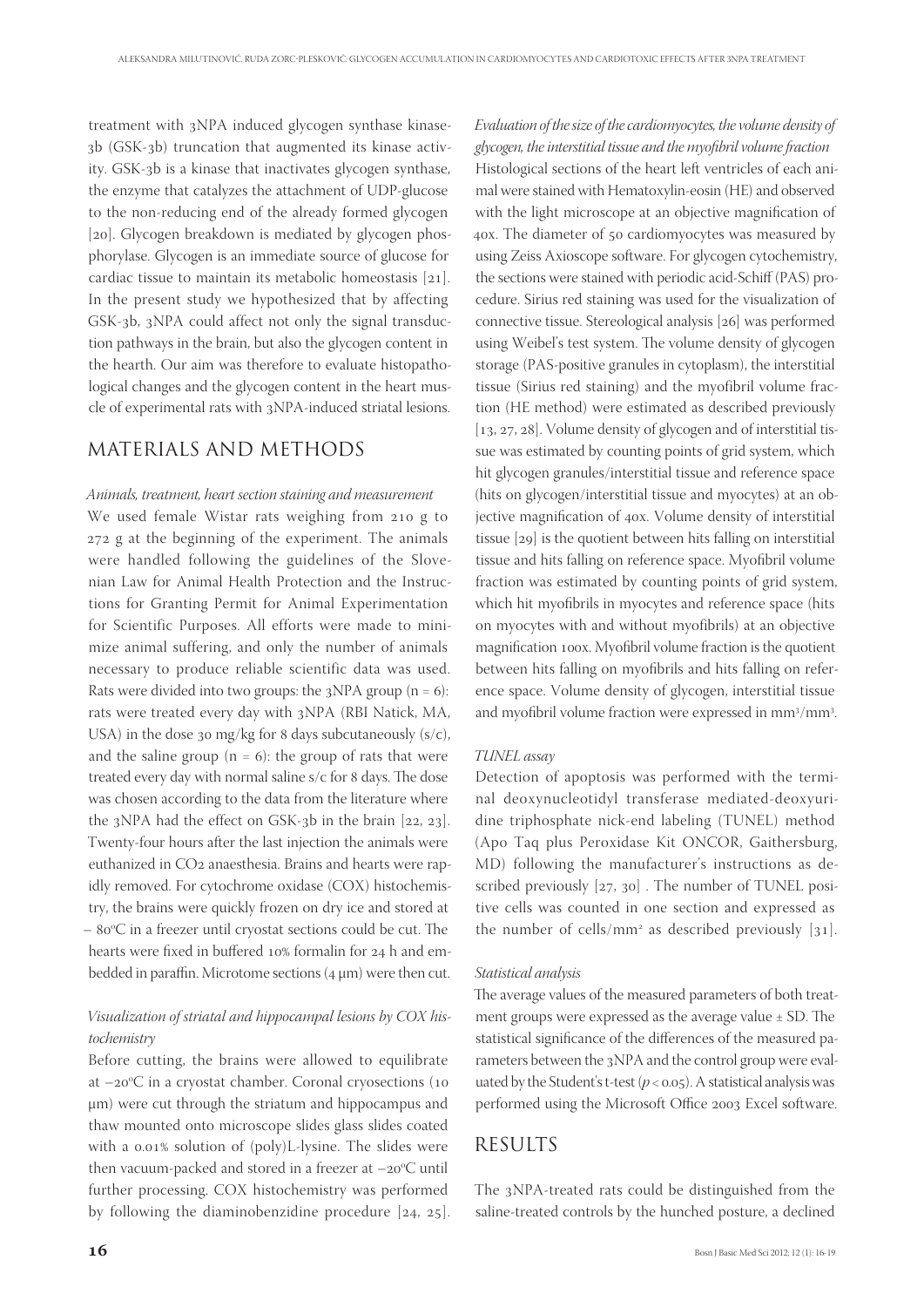

FIGURE 1. Histopathological changes in hearts of rats treated with 3NPA (A, C, E) as compared with control rats treated with normal saline (B, D, F). In 3NPA-treated animals PAS staining (A, B) showed increased amount of glycogen granules in the cytoplasm of cardiomyocytes (arrows), Sirius red staining (C,D) showed myocardial fibers interrupted with increased amount of connective tissue (CT), while TUNEL staining (E,F) showed sparse TUNEL positive cells (arrow-heads). bar (A, B, C, D)  $= 50 \mu m$ ; bar (E, F) = 30  $\mu m$ .

motor function (locomotor activity, movement pattern and vacuous chewing movements), a reduced resistance at handling and reduced body weight. One of the 3NPA rats died before the end of the experiment, so it was excluded from the study. When the body weight at the end of the experiment was compared to the body weight at the beginning of the experiment, there was a significant reduction in the 3NPA group (by -10.76%  $\pm$  3.82; paired Student's t-test, n = ), while the body weight of control rats did not change significantly (by +  $1.50\% \pm 1.57$ ; paired Student's t-test, n = 6). COX histochemistry revealed that all 3NPA-treated animals also had striatal and occasional hippocampal lesions. Striatal injury, visualized as the % of the hypointensive COX staining area within dorsal striatum measured on average 30.6%  $\pm$  18.5, (n = 5). Neurotoxic effects of 3NPA were, however, not the focus of this study and will be published separately. In the 3NPA group we found the significant accumulation of glycogen granules in cardiomyocytes (0.028mm $^3\!/$  $mm<sup>3</sup> \pm 0.022$ ,  $n = 5$ ) (Figure 1 A), compared with the control group in which only few glycogen granules in the cytoplasm of some cardiomyocytes were visible (0.002mm<sup>3</sup>/mm<sup>3</sup> ± 0.001, n = 6) (Figure 1 B). The histological analysis of the hearts revealed that the myocardial fibers in the 3NPA group

were interrupted by connective tissue (Figure 1  $(C)$ , compared to the control group (Figure  $1$  D). In the 3NPA group we found an enlargement of cardiomyocytes  $(3NPA = 15.989 \mu m \pm 1.649;$  saline =  $13.456 \mu m$  $\pm$  0.786, n = 5-6) due to cellular swelling, loss of cell crossstriations with a lower myofibril volume fraction  $(3NPA =$  $0.3922$ mm<sup>3</sup>/mm<sup>3</sup>±0.0230, saline = 0.4550mm<sup>3</sup>/mm<sup>3</sup> ± 0.0083,  $n = 5-6$ ) and an increased volume density of interstitial tissue  $(3NPA = 0.0531 \text{ mm}^3/\text{mm}^3 \pm 0.0090, \text{saline} = 0.0135 \text{mm}^3/$  $mm<sup>3</sup> \pm 0.0051$ , n = 5-6). In the interstitial tissue, mostly along blood vessels, mononuclear infiltration was observed. We found TUNEL positive cardiomyocytes (Figure 1 E) in the 3NPA group  $(2.04 \text{ cells/mm}^2 \pm 0.92, \text{ n})$  $= 5$ ), and almost no TUNEL positive cells (0.27 cells/ mm<sup>2</sup>  $\pm$  0.14, n = 6) in the saline group (Figure 1 F).

### DISCUSSION

For the first time, this study has shown that  $3NPA$ induced cardiomyopathy is accompanied by a significant accumulation of glycogen granules in cardiomyocytes compared with the control group. In the 3NPA group we found the diffuse swelling of cardiomyocytes, loss of cell cross-striations with a lower myofibril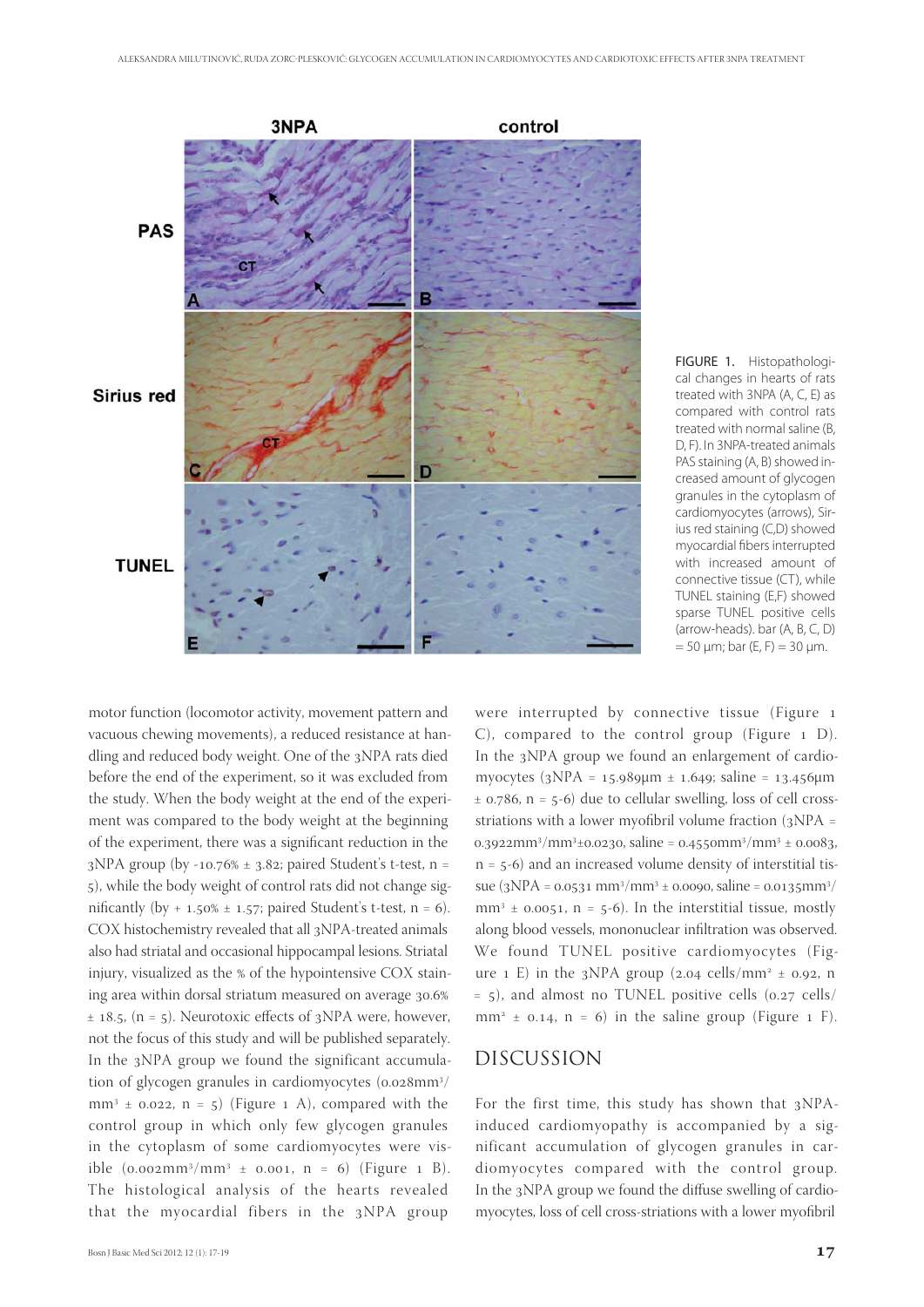volume fraction and the fibrosis with mononuclear infiltration, mostly along blood vessels. The injuries observed in our study were similar to the changes described in mice as cell loss, fibrosis, cardiomyocyte swelling and necrosis  $[15]$ . In addition we found an increased number of TUNEL positive cardiomyocites in the 3NPA group compared to the controls. It was reported that treatment with 3NPA *in vivo* and *in vitro* activates calpain  $[22, 23, 32]$ , which mediates myofibrillar degeneration  $[33]$ . Calpain also plays a role in apoptosis by cleaving the caspases  $[32, 34]$ . The stereological evaluation of glycogen content in histological sections of the heart showed a significant accumulation of glycogen granules in the 3NPA group, whereas the hearts of control animals were nearly devoid of glycogen granules. Glycogen functions as the secondary long-term energy storage in animal cells. The synthesis and breakdown of glycogen is controlled by glycogen synthase and glycogen phosphorylase and the regulation of both is characterized by great complexity with many factors  $[35, 36, 37, 38]$ . It was shown that treatment with  $3NPA$  activates calpain [22, 23, 32]. It was also shown that treatment with 3NPA induced calpain-mediated GSK-3b activation by truncation that removes its N-terminal inhibitory domain  $[39]$ . The activation of GSK-3b inactivates glycogen synthase, and this would consequently inhibit glycogen formation. Contrary to the above rationale, our experiment showed that chronic 3NPA treatment induced glycogen accumulation in cardiomyocytes. In *in-vitro* assays it was shown that calpain was able to partially digest glycogen phosphorylase and that glycogen phosphorylase was a natural calpain substrate  $[40]$ . We speculate that digestion by calpain reduced the activity of glycogen phosphorylase that disabled the degradation of glycogen. It is also known that myocardial glycogen levels are increased with fasting through inhibition of the glycolytic pathway by enhanced oxidation of fatty acids  $[41,42,43]$ . In our experiment the food consumption was not measured, but the reduction of the body weight in rats treated with 3NPA indicates a reduced food consumption. Taegtmeyer  $[43]$  speculates that the normal cardiac myocyte possesses mechanisms by which the cell senses exogenous fuel deprivation and stores up endogenous fuel to maintain vital processes of cell homeostasis and survival. On the other side, glycogen excess has been suggested to bring about structural and physiological impairments including ionic imbalance, change in pH, and a stimulation of pathways leading to hypertrophic signaling  $[44]$ .

## CONCLUSION

In conclusion, this experiment revealed that, in addition to striatal and hippocampal injuries, 3NPA-induced cardiomyopathy, that is accompanied by a significant accumulation of glycogen granules in cardiomyocytes. However, the mechanism and the pathophysiological significance of this finding for cardiotoxicity of 3NPA at present are not clear.

# ACKNOWLEDGMENTS

This work was supported by the program grants from the Ministry of Higher Education, Science and Technology of Slovenia P3-0019.

# DECLARATION OF INTEREST

There is no conflict of interest.

## REFERENCES

- [1] Liu X, Luo X, Hu W. Studies on the epidemiology and etiology of moldy sugarcane poisoning in China. Biomed Environ Sci. 1992;  $5(2):161-177.$
- [2] Ming L. Moldy sugarcane poisoning-a case report with a brief review. J Toxicol Clin Toxicol. 1995; 33(4):363-367.
- [3] Ludolph AC, He F, Spencer PS, Hammerstad J, Sabri M. 3-Nitropropionic acid-exogenous animal neurotoxin and possible human striatal toxin. Can J Neurol Sci. 1991; 18 (4):492-498
- [4] Alston TA, Mela L, Bright H J. 3-Nitropropionate, the toxic substance of Indigofera, is a suicide inactivator of succinate dehydrogenase. Proc Natl Acad Sci USA 1977; 74(9):3767-3771.
- [5] Coles CJ, Edmondson DE, Singer TP. Inactivation of succinate dehydrogenase by 3-nitropropionate. J Biol Chem 1979; 254(12):5161-5167.
- [] Brouillet E, Guyot MC, Mittoux V, Altairac S, Conde F, Palfi S, et al. Partial inhibition of brain succinate dehydrogenase by 3-nitropropionic acid is sufficient to initiate striatal degeneration in rat. J Neurochem 1998; 70(2):794-805
- [7] Borlongan CV, Koutouzis TK, Freeman TB, Hauser RA, Cahill DW, Sanberg PR. Hyperactivity and hypoactivity in a rat model of Huntington's disease: The systemic 3-nitropropionic acid model. Brain Res Brain Res Protoc 1997; 1(3):253-257.
- [8] Ramaswamy S, McBride JL, Kordower JH. Animal models of Huntington's disease. ILAR J 2007; 48(4):356-373.
- [9] McCracken E, Dewar D, Hunter AJ. White matter damage following systemic injection of the mitochondrial inhibitor 3-nitropropionic acid in rat. Brain Res 2001; 892(2):329-335.
- [10] Szabó A, Papp A, Nagymajtényi L. Effects of 3-nitropropionic acid in rats: general toxicity and functional neurotoxicity. Arh Hig Rada Toksikol 2005; 56(4):297-302.
- [11] Letonja M, Petrovic D. Complete atrioventricular block induced by alcohol abuse. Pacing Clin Electrophysiol 2003; 26(11):2192-2193.
- [12] Sinkovec M, Petrovic D, Volk M, Peterlin B. Familial progressive sinoatrial and atrioventricular conduction disease of adult onset with sudden death, dilated cardiomyopathy, and brachydactyly. A new type of heart-hand syndrome? Clin Genet 2005;  $68(2):155-160$ .
- [13] Vukojevic K, Petrovic D, Saraga-Babic M. Nestin expression in glial and neuronal progenitors of the developing human spinal ganglia. Gene Expr Patterns 2010; 10(2-3):144-151.
- [14] Mirandola SR, Melo DR, Saito A, Castilho RF, 3-nitropropionic acid-induced mitochondrial permeability transition: comparative study of mitochondria from different tissues and brain regions. J Neurosci Res 2010; 88(3):630-639.
- [15] Gabrielson KL, Hogue BA, Bohr VA, Cardounel AJ, Nakajima W, Kofler J, et al. Mitochondrial toxin 3-nitropropionic acid induces cardiac and neurotoxicity differentially in mice. Am J Pathol 2001; 159(4):1507-1520.